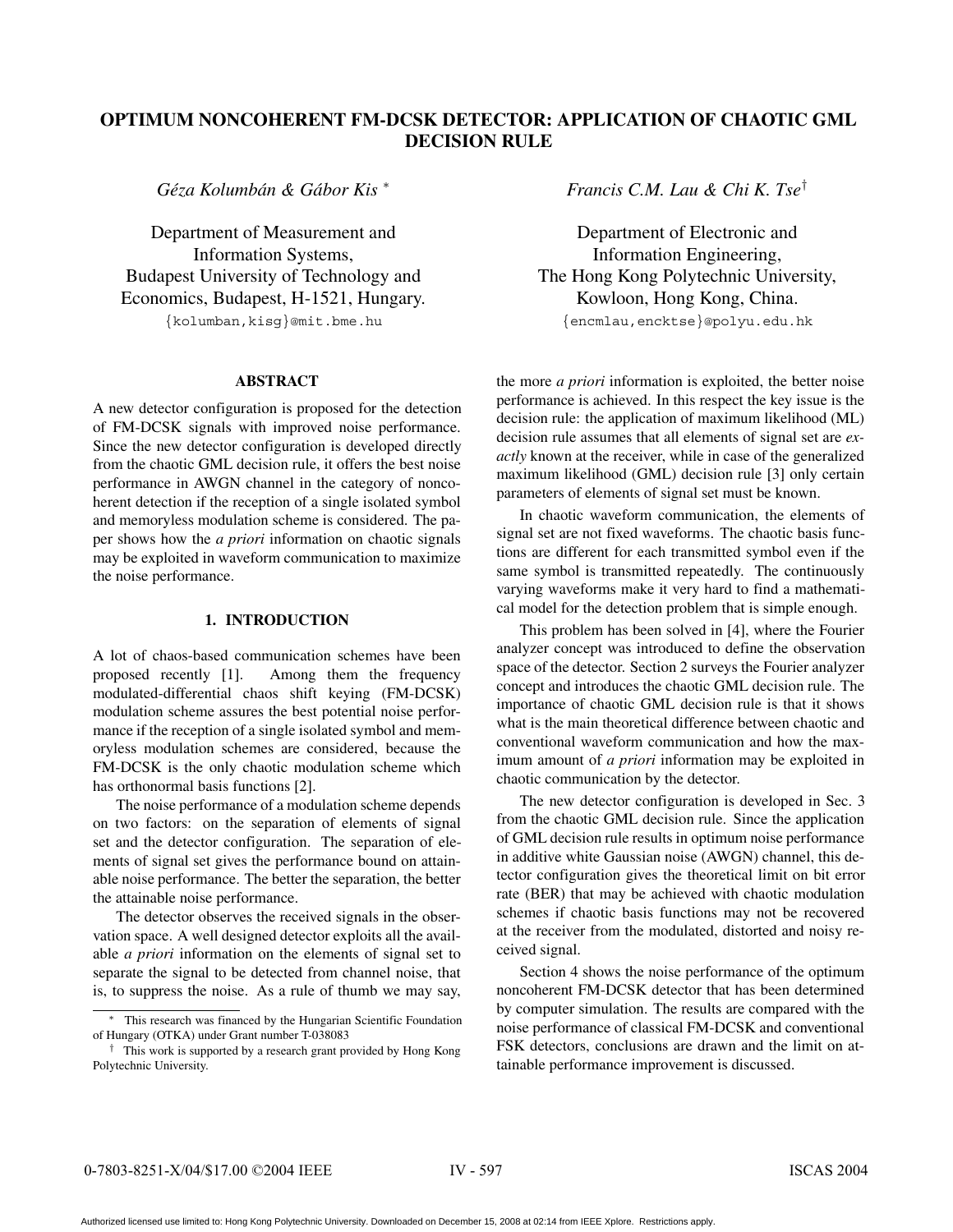# **2. GENERALIZED MODEL OF WAVEFORM COMMUNICATIONS**

Each digital receiver must contain at least a channel filter, whose bandwidth is equal to the bandwidth of modulated signal, and a decision circuit. Consequently, the minimum amount of *a priori* information that is always available at a receiver is the RF bandwidth  $2B$  of channel filter and symbol duration T.

Let  $r_m(t) = s_m(t) + n(t)$  denote the received signal, where  $s(t)$  denotes the transmitted element of signal set and  $n(t)$  represents the channel noise. This signal is fed into the channel filter, the output of channel filter is denoted by  $\tilde{r}_m(t)$ . This signal is observed by the detector.

#### **2.1. The Fourier Analyzer Concept**

Each element  $s_m(t)$  of signal set is expressed as a linear combination of N orthonormal basis functions  $g_i(t)$ ,  $j =$  $1, 2, \ldots, N$  [2]. The Fourier analyzer concept [4] has been derived from the recognition that a detector observes the received signal only on the interval  $0 \le t \le T$  to perform the detection. Consequently, the signal may have any value outside this interval. Let us exploit this property and let a periodic basis function be defined as

$$
g_{T,j}(t) = \begin{cases} g_j(t), & \text{for } 0 \le t \le T \\ g_j(t - CT), & \text{otherwise} \end{cases}
$$

where  $C$  is an arbitrarily nonzero integer. Then the basis functions may be represented over the interval  $0 \le t \le T$ by a Fourier series

$$
g_{T,j}(t) = \sum_{k=K_1}^{K_2} \left[ \alpha_{j,k} \cos(k \frac{2\pi}{T} t) + \beta_{j,k} \sin(k \frac{2\pi}{T} t) \right]
$$
(1)

where  $\alpha_{j,k}$  and  $\beta_{j,k}$  denote the coefficients of Fourier series expansion. The constants  $K_1$  and  $K_2$  are determined by the frequency band covered by the spectrum of basis functions  $g_j(t)$ , for a band-pass system  $K_2 - K_1 + 1 = 2BT$ .

Equation (1) shows that the basis functions have a discrete spectra, the fundamental frequency is determined by the bit duration, and that the number of harmonically related frequencies to be considered is determined by <sup>2</sup>BT.

The Fourier series expansion defines the observation space which is a Hilbert space of harmonically related  $\cos(\cdot)$  and  $\sin(\cdot)$  functions with dimension  $D = 4BT$ . Note that the dimension of observation space is determined by those parameters that are always known at the receiver.

#### **2.2. Chaotic GML Decision Rule**

Two orthonormal basis functions are used in FM-DCSK and each bit is mapped into one basis function. This paper assumes that identical chaotic synchronization may not be used due to the bad propagation conditions. If so then

the GML decision rule [3] has to be used. The application of GML decision rule is summarized in the following.

Consider the observation space constructed by the Fourier analyzer concept. Each basis function defines a subspace in the observation space. The received signal is projected into the subspaces of each basis function and the energies measured in the different subspaces are determined. The decision is made in favor of the subspace and, consequently, in favor of the bit, that receives the greatest energy.

But the GML decision rule known from the theory of conventional communication systems may not be applied directly to chaotic communication, since in the latter the basis functions vary from symbol to symbol. Consequently, only the mean values of the Fourier coefficients may be determined in (1).

Let a weight be defined for each harmonic frequency in (1) as

$$
W_{j,k} = \frac{\mathrm{E}\bigg[\sqrt{\alpha_{j,k}^2 + \beta_{j,k}^2}\,\bigg]}{\mathrm{E}\bigg[\sqrt{\alpha_{j,k_0}^2 + \beta_{j,k_0}^2}\,\bigg]}
$$

where  $k_0 = (K_1 + K_2)/2$  assigns the center frequency of FM-DCSK signal and E denotes the expectation operator. Then the weighted energy received in the subspace of  $g_i(t)$ is obtained as

$$
E_{j,m} = \frac{2}{T} \sum_{k=K_1}^{K_2} \left( \left[ W_{j,k} \int_0^T \tilde{r}_m(t) \cos(k \frac{2\pi}{T} t) dt \right]^2 + \left[ W_{j,k} \int_0^T \tilde{r}_m(t) \sin(k \frac{2\pi}{T} t) dt \right]^2 \right).
$$
 (2)

Due to channel noise,  $E_{j,m}$  is a random variable. Since the spectra of basis functions are not uniform, the signalto-noise-ratio (SNR) differs for each terms in (2). The duty of the weights  $W_{j,k}$  is to maximize the SNR for each basis function represented by Fourier series in the observation space. As a result, the overall SNR is maximized and the best noise performance is achieved. This decision procedure is called chaotic GML decision rule.

The weights  $0 \leq W_{j,k} \leq 1$  are determined from the averaged spectrum of the  $j$ th basis function.

# **3. DEVELOPMENT OF NEW FM-DCSK DETECTOR CONFIGURATION**

This section develops the block diagram of an optimum noncoherent FM-DCSK detector from (2). To do that, first the weights  $W_{j,k}$  have to be determined.

### **3.1. Determination of Weights**

Equation (1) gives the Fourier series expansion of basis functions. Recall that bits "1" and "0" are mapped into the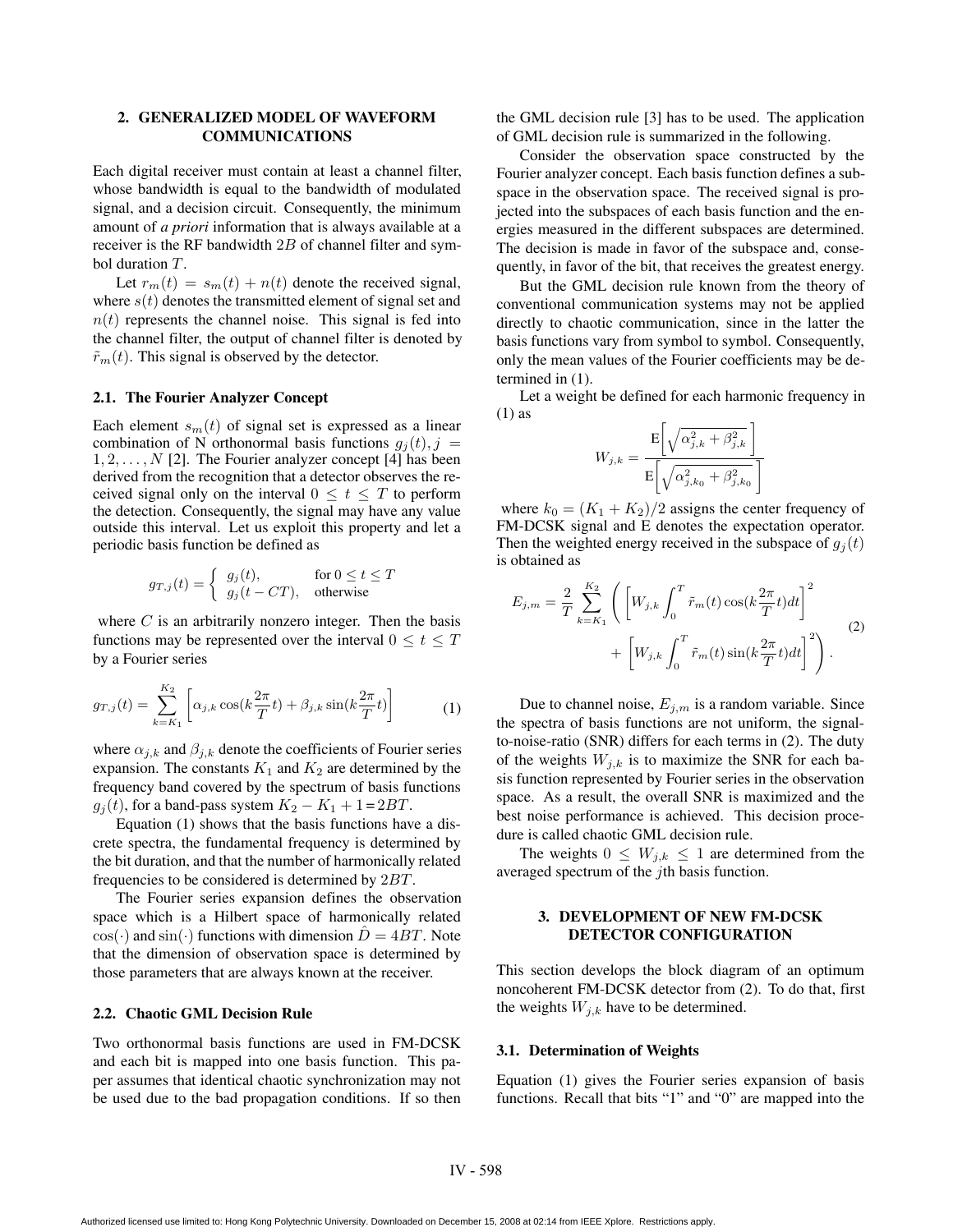first and second basis functions, respectively. It has been shown in [5] that the spectra of first and second basis functions have only even and odd, respectively, harmonics. To illustrate this, Fig. 1 shows this separation of basis functions in the frequency domain. In the figure, the power spectrum of a pure bit "1" sequence is shown for  $T=2 \mu s$  and center frequency of 2.4 GHz. Note, only even harmonics appear.



**Fig. 1**. Power spectrum of an FM-DCSK signal for a pure bit "1" sequence.

The first conclusion is that for bit "1" the weights  $W_{j,k}$ in (2) are equal to zero for each odd harmonics since there is no signal energy at those frequencies. The zero weights suppresses the noise components at odd harmonics. Similarly, for bit "0" the weights  $W_{j,k}$  are zero for each even harmonics.

To get the exact values of weights, the voltage spectrum of an FM-DCSK signal was determined for a very long FM-DCSK signal carrying an equiprobable random bit sequence. Since an FM-DCSK receiver with the parameters of 2B=30.5 MHz and  $T=2 \mu s$  is considered in our simulations, only 61 weights may differ from zero as shown in Fig. 2. As examples, the first four values of  $W_{j,k}$  are given in Table 1.



**Fig. 2**. Voltage spectrum of FM-DCSK signal carrying a random bit sequence.

**Table 1.** The first four values of the weights  $W_{j,k}$ .

|                   |         | Bit " $1$ " | Bit " $0$ " |
|-------------------|---------|-------------|-------------|
| Frequencies [MHz] |         | $W_{1,k}$   | $W_{2,k}$   |
| 2,400.0           |         | 1.00        | 0.00        |
| 2,399.5           | 2,400.5 | 0.00        | 0.9983      |
| 2,399.0           | 2,401.0 | 0.9896      | 0.00        |
| 2,398.5           | 2,401.5 | 0.00        | 0.9748      |

# **3.2. Block Diagram of the New FM-DCSK Detector**

Consider the reception of bit "1" first. The subspace of  $q_1(t)$  contains only the even harmonics of the clock frequency  $1/T$ . Substituting  $j=1$  into (2) we obtain for  $g_1(t)$ 

$$
T_{C}E_{1,m} = \sum_{k=K_{1}}^{K_{2}} \left( \left[ W_{1,k} \int_{0}^{T} \tilde{r}_{m}(t) \cos(k \frac{2\pi}{T} t) dt \right]^{2} + \left[ W_{1,k} \int_{0}^{T} \tilde{r}_{m}(t) \sin(k \frac{2\pi}{T} t) dt \right]^{2} \right)
$$
(3)

where  $T_C = T/2$ , k is an even number and the weights  $W_{1,k}$  may be determined from Fig. 2 and Table 1.

In a similar fashion, substituting  $j=2$  into (2) we obtain the product of  $T_{C}E_{2,m}$  for bit "0". In the case of  $g_2(t)$ , k is an odd number and the values of  $W_{2,k}$  may be determined from Fig. 2 and Table 1.

The decision is done in favor of bit "1" if

$$
T_C E_{1,m} - T_C E_{2,m} > 0.
$$
 (4)

From (3) and (4), the new FM-DCSK detector may be constructed as shown in Fig. 3. Like the conventional coherent receivers, theoretically there is no need for channel filter in this receiver since the bandlimiting of input signal is performed by the appropriate choice of weights.

### **4. LIMIT ON BER IMPROVEMENT**

The noise performance of optimum noncoherent FM-DCSK detector is shown by dotted curve in Fig. 4. For comparison, the noise performance of frequency domain FM-DCSK [5] (dash-dot curve), differentially coherent FM-DCSK (solid curve) and noncoherent FSK detectors (dashed curve) are also shown.

The frequency domain FM-DCSK and differentially coherent FM-DCSK detectors have the same noise performance. Recall that in the frequency domain FM-DCSK detector the weights in (2) have only two values, 0 and 1, while in the optimum noncoherent FM-DCSK detector the the weights are matched to the spectrum of FM-DCSK signal.

From Fig. 4, the following conclusions are drawn. The application of chaotic GML decision rule improves the